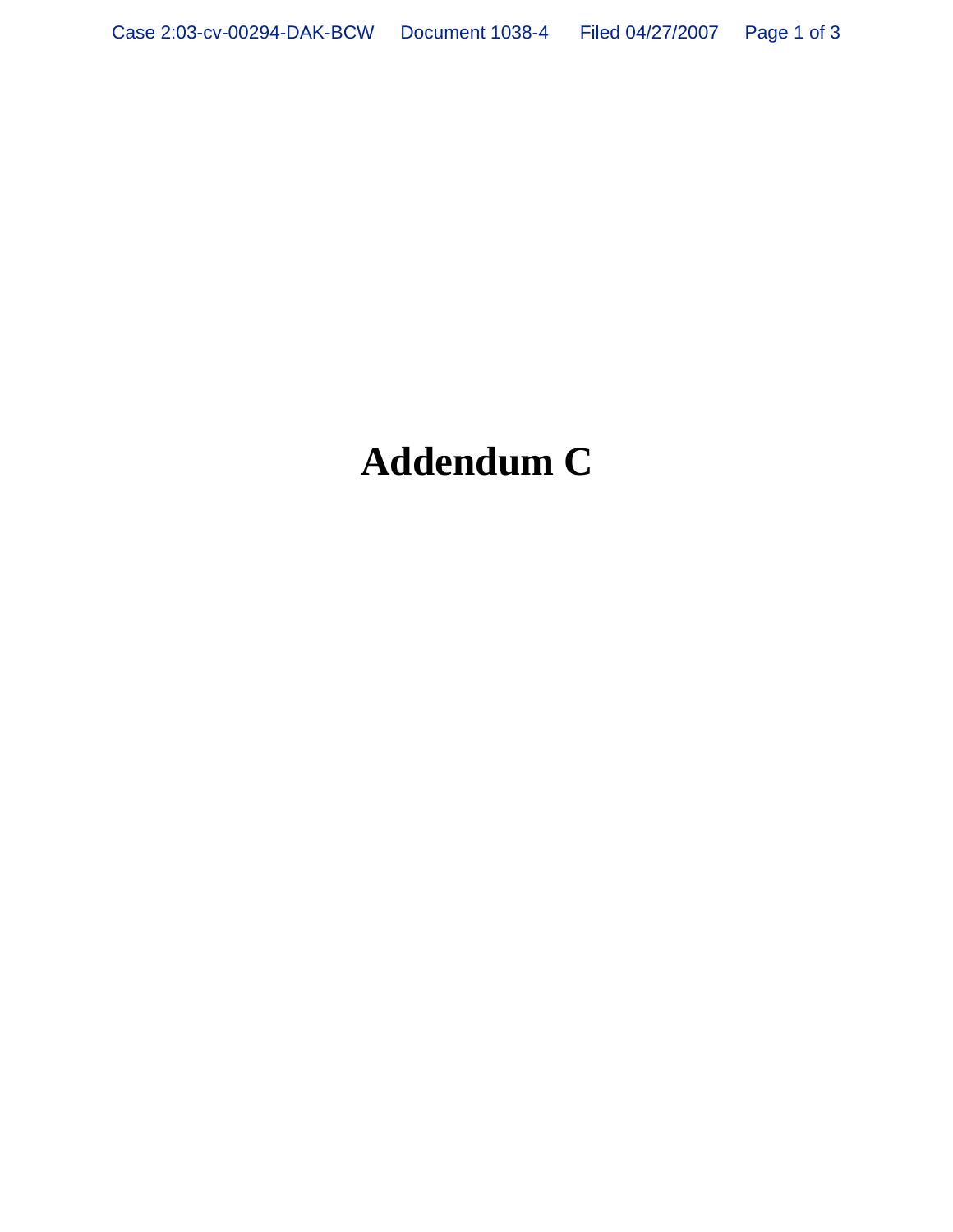



## LAW OFFICES KEVIN P McBRIDE 1299 OCEAN AVENUE SUITE 900 SANTA MONICA, CALIFORNIA 90401

(310) 393-1080 km@mcbride-law.com

February i l, 2004

Todd Shaughnessy, Esq. SNELL & WILMER, LLP 15 West South Temple Suite 1200 Gateway Tower West Salt Lake City, Utah 84101-1004

VIA FACSIMILE: 801.257.1800

Re: SCO v. IBM

Dear Todd:

This letter follows our telephone conversations about how to best address Judge Wells' concern regarding litigation-related public statements. Our concern is that any agreement to refrain from such public statements should include not just IBM, but also affiliates and consultants that directly or indirectly receive financial support from IBM. This letter lists several persons and entities that, we are told, receive direct or indirect financial support from IBM. We would ask you to confirm if this is true.

Of principal concern is the Groklaw web site. It appears that Groklaw was conceived and launched by *ibiblio.org* in response to SCO's original filing against IBM. A fundamental purpose of the Groklaw website is to criticize SCO's litigation claims and evidence. Groklaw was taken to entirely unacceptable levels during the February 6 hearing before Judge Wells when a member of the gallery surreptitiously uploaded live commentary about the judicial proceedings to the Groklaw web site while the hearing was in process. This commentary included disparaging comments about participants in the hearing. We have been told that IBM is a sponsor of Groklaw and/or its parent organization ibiblio.org. If so, the Court has a right to know this in considering the scope of any order regarding litigation-related public statements in this case.

We are also concerned about the statements about SCO's litigation claims made by Linus Torvalds, who is employed by the Open Source Development Labs ("OSDL"), which is funded principally by IBM. Because of Mr. Torvalds' position in the technology world, his comments about SCO's evidence in this case are given particular weight in industry and popular press.